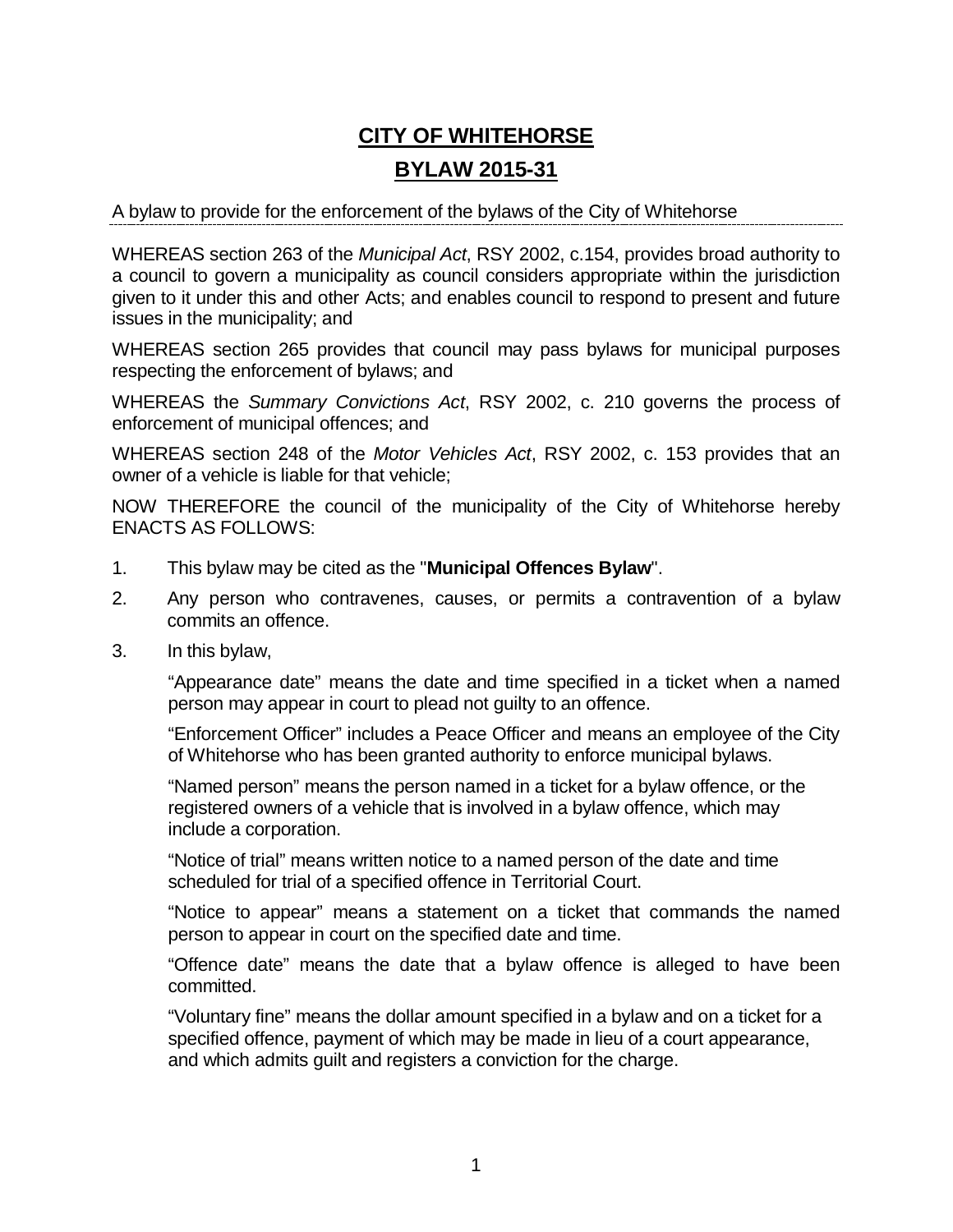# **TICKETS**

- 4. For the purposes of subsection 2.04(1) of the *Summary Convictions Act*, proceedings in respect of a municipal bylaw offence may be commenced by means of a ticket in accordance with section 10 of the *Summary Convictions Act*.
- 5. A ticket referred to in section 4 of this bylaw shall be in the form prescribed by the City of Whitehorse, in accordance with the *Summary Convictions Act*.
- 6. Pursuant to section 10(8) of the *Summary Convictions Act*, a ticket may be issued and signed by electronic means.
- 7. Pursuant to section 34(d) of the *Summary Convictions Act*, an expression appearing under the heading "Description of Offence" in a bylaw or an expression of similar import is authorized for use on a ticket for the description of an offence under the provision of the bylaw.
- 8. Pursuant to section 34(b) of the *Summary Convictions Act*, each bylaw shall list the offences and related fine amounts for offences for which a ticket may contain the endorsement referred to in section 9(d) of the *Summary Convictions Act*, whereby a voluntary fine may be paid in lieu of a court appearance.
- 9. On payment of the voluntary fine, the named person is deemed to be convicted, and no further proceedings shall be taken in respect of the offence alleged in the ticket.
- 10. Where a ticket contains an endorsement as referred to in section 8 of this bylaw, the amount of the voluntary fine shall be as stated in the applicable bylaw, and set out on the Notice to appear part of the ticket.
	- (1) A fine in respect of an offence committed under a bylaw may be paid before the complaint is registered as a conviction.
	- (2) Payment of fines shall be by cash, money order, certified cheque, debit, or credit card, and shall not be by personal cheque.
- 11. The Notice to appear part of the ticket shall specify the appearance date that a named person may appear in court to plead not guilty to an offence.
- 12. Pursuant to section 25 of the *Summary Convictions Act*, an Enforcement Officer may compel a named person to appear in court without the option to pay a voluntary fine by striking out in its entirety, and initialling, the section of the ticket containing the endorsement referred to in section 9(d) of the *Summary Convictions Act*, and serving the ticket on the named person.
- 13. A named person may plead not guilty to an offence by:
	- (1) Signing the not guilty plea part of the ticket and returning it by mail or in person to the City of Whitehorse before the appearance date specified in the ticket;
	- (2) Attending at the City of Whitehorse to fill in the prescribed form required for a not guilty plea before the appearance date specified in the ticket; or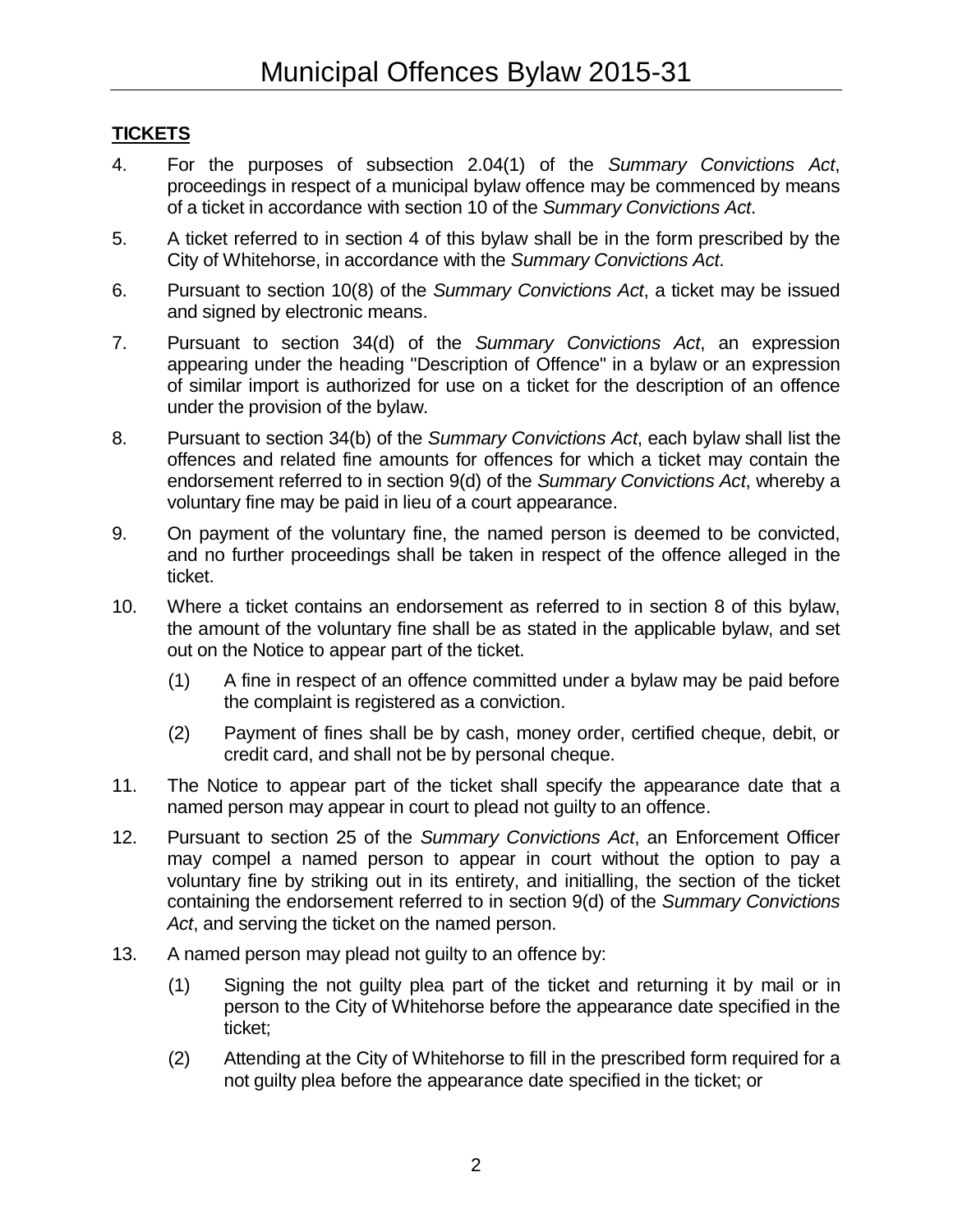- (3) Attending court to enter a not guilty plea on the appearance date specified in the ticket.
- 14. If a named person does not enter a plea of not guilty to an offence, and does not pay the voluntary fine, that person may be convicted of the offence on the appearance date or any date thereafter, in his or her absence, and may have imposed upon that person a fine that is double the voluntary fine.
- 15. Pursuant to section 248 of the *Motor Vehicles Act*, the registered owner(s) of a motor vehicle involved in a bylaw offence are guilty of the offence, notwithstanding that no names appear on a parking ticket left on a vehicle, unless they can prove to the satisfaction of a justice that at the time of the offence the vehicle was not being driven or was not parked or left by them or any other person with their consent, express or implied.
- 16. A corporation that is the registered owner of a vehicle may be named in a proceeding by naming the owner/operator of the corporation doing business as the corporation.

### **SERVICE AND DELIVERY**

- 17. An Enforcement Officer may serve a ticket for a bylaw offence:
	- (1) By delivering it to the defendant personally within 30 days after the day on which the offence described is alleged to have been committed; or
	- (2) If the offence alleged relates to the parking of a vehicle or leaving a vehicle unattended, by attaching the ticket to the vehicle.
- 18. If a named person pleads not guilty to an offence, a notice of trial indicating the time set for the trial shall be served on the named person by:
	- (1) Delivering it to the person personally; or
	- (2) Delivering it by registered mail to the last known address of the named person.
- 19. If a conviction for an offence is entered in the absence of the named person, a written notice of the conviction shall be delivered by regular mail to the last known address of the named person.
- 20. The last known address of a named person shall be deemed to be the most recent address that appears in any record maintained by the Government of Yukon or the City of Whitehorse, or any address that the Enforcement Officer who issued the ticket believes on reasonable grounds to be the address of the named person.

#### **PENALTIES**

- 21. A person who commits an offence under a bylaw is, in addition to any other punishment, liable upon summary conviction to:
	- (1) a voluntary fine, issued in respect of an offence which may be increased for second and subsequent offences; or